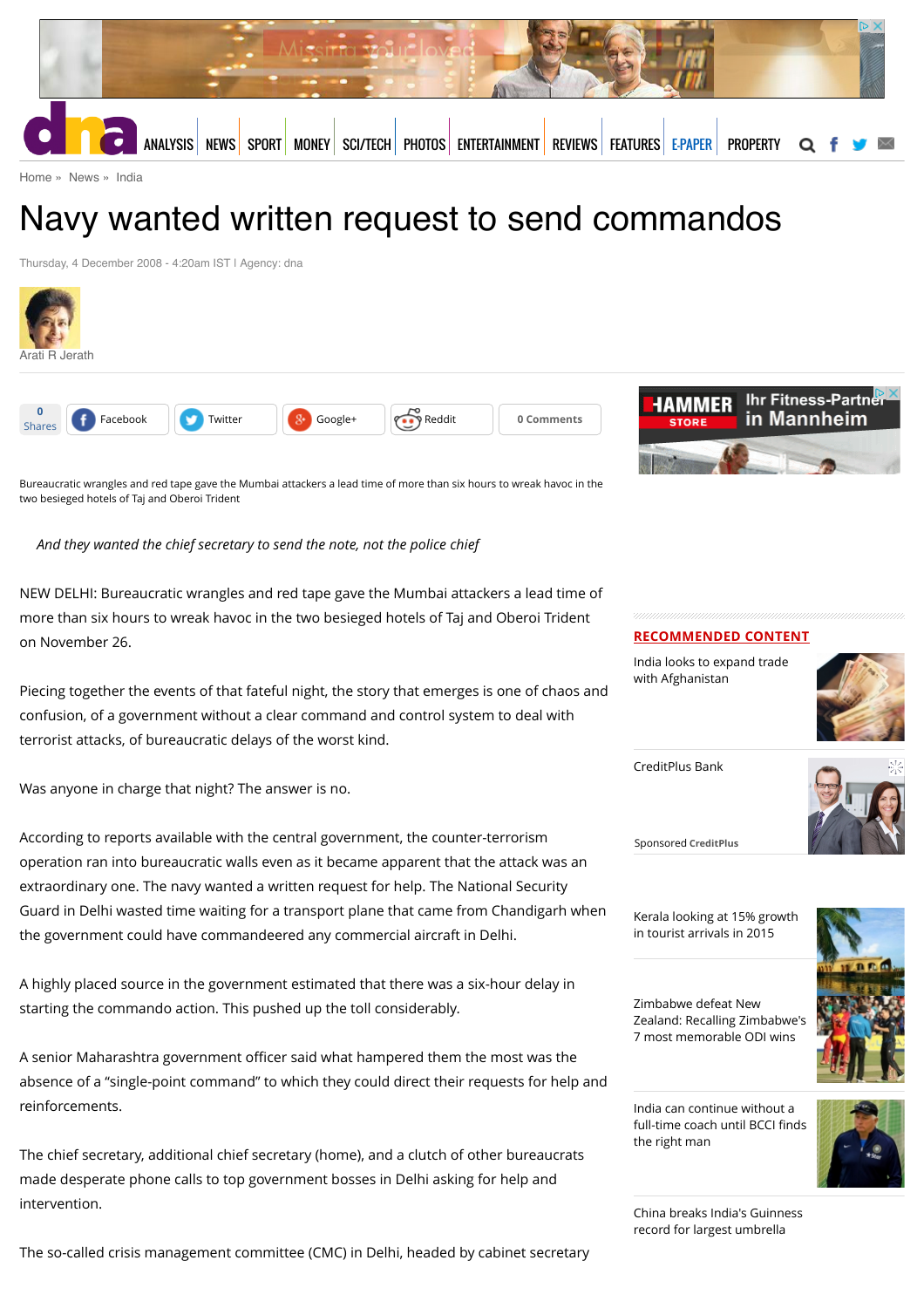KM Chandrasekhar, met only after midnight, that too when National Security Adviser MK Narayanan finally arrived at Race Course Road - the prime minister's official residence from a dinner party.

The members of the CMC monitored developments from home, watching television and talking on their cell phones. Narayanan was in similar mode at the dinner party he was attending. He left only at 11:15pm, when prime minister Manmohan Singh summoned him and members of the CMC for an emergency meeting.

Though a decision to send the NSG was taken early, the deployment of the commandos was delayed because the transport carrier, an ancient Russian-made Il-76, had to be fetched from Chandigarh. The commandos were ferried in rickety buses from Manesar in Haryana, where they were stationed. They boarded the plane to Mumbai at around 2am.

The NSG's journey took three hours because the Il-76 is a slow plane. From Mumbai airport, they were transported again in BEST buses without pilot cars to clear the roads. By the time they took up positions outside the hotels, dawn was breaking and the terrorists had done their worst.

# **'We want it in writing'**

The Western Naval Command refused to deploy marine commandos without a written request. It rejected the Mumbai police commissioner's letter, saying that no one less than the chief secretary would do. Under government rules, even a district magistrate can requisition help from the defence forces. The Mumbai police commissioner is much higher in rank

# **Commandos declined to go in**

In the end, the Maharashtra chief secretary had to prepare a letter and fax it to the navy. The marine commandos finally reached the hotels some two hours after the terrorists seized them. But they refused to go inside on the plea that they were not trained for such operations. They stayed outside, firing intermittently at the hotels while the terrorists moved around freely inside, killing at will.

Shares **f** [Facebook](https://www.facebook.com/sharer/sharer.php?u=http%3A%2F%2Fwww.dnaindia.com%2Findia%2Freport-navy-wanted-written-request-to-send-commandos-1211268) [Twitter](https://twitter.com/share?url=http%3A%2F%2Fdnai.in%2F8e5W&lang=en&text=Navy+wanted+written+request+to+send+commandos&via=dna%20%20@) **[Google+](https://plus.google.com/share?url=http%3A%2F%2Fwww.dnaindia.com%2Findia%2Freport-navy-wanted-written-request-to-send-commandos-1211268&hl=en) Comments** 



# **EDITOR'S PICKS**

# [INDIA](http://www.dnaindia.com/india)

Last one of five cubs at [Etawah lion safari survives on](http://www.dnaindia.com/india/report-last-one-of-five-cubs-at-etawah-lion-safari-survives-on-cow-milk-2109981) cow milk



 $194$  Shares  $\bigcirc$  [3 days ago](http://www.dnaindia.com/india/report-navy-wanted-written-request-to-send-commandos-1211268#)

# **[SCI/TECH](http://www.dnaindia.com/scitech)**

[What the world of gaming](http://www.dnaindia.com/scitech/report-immersion-is-the-name-of-the-game-2109432) holds in store for 2025



 $119$  Shares  $\bigcirc$  [4 days ago](http://www.dnaindia.com/india/report-navy-wanted-written-request-to-send-commandos-1211268#)

# **[SCI/TECH](http://www.dnaindia.com/scitech)**

Yureka Plus and Yuphoria fl[ash sales today on Amazon](http://www.dnaindia.com/scitech/report-yureka-plus-and-yuphoria-flash-sales-today-on-amazon-india-2109499) India



 $\rightarrow$  [16 Shares](http://www.dnaindia.com/india/report-navy-wanted-written-request-to-send-commandos-1211268#)  $\bigcirc$  [5 days ago](http://www.dnaindia.com/india/report-navy-wanted-written-request-to-send-commandos-1211268#)

# **[ANALYSIS](http://www.dnaindia.com/analysis)**

[The grim reality: Politics](http://www.dnaindia.com/analysis/editorial-the-grim-reality-politics-behind-yakub-memon-s-hanging-2109659) behind Yakub Memon's hanging



 $22$  Shares  $\bigcirc$  [4 days ago](http://www.dnaindia.com/india/report-navy-wanted-written-request-to-send-commandos-1211268#)

### [ANALYSIS](http://www.dnaindia.com/analysis)

[Why India needs to be worried](http://www.dnaindia.com/analysis/editorial-dnaedit-population-bomb-2109662) about its ticking population bomb



 $\rightarrow$  [380 Shares](http://www.dnaindia.com/india/report-navy-wanted-written-request-to-send-commandos-1211268#)  $\bigcirc$  [4 days ago](http://www.dnaindia.com/india/report-navy-wanted-written-request-to-send-commandos-1211268#)

| Did the government of India slyly ban porn<br>sites? | Most Viewed Most Shared |
|------------------------------------------------------|-------------------------|
|                                                      |                         |
|                                                      |                         |

Kolkata on edge after police intercept 62 [children travelling without valid documents](http://www.dnaindia.com/india/report-kolkata-on-edge-after-police-intercept-62-children-travelling-without-valid-documents-2110864)  $5,590$  Shares  $20$  hours ago

Salman Khan targeted for being a celebrity [Muslim; Narendra Modi not communal: Salim](http://www.dnaindia.com/india/report-salman-khan-targeted-for-being-a-celebrity-muslim-narendra-modi-not-communal-salim-khan-2110179) Khan

 $1,278$  Shares  $\bigodot$  [2 days ago](http://www.dnaindia.com/india/report-navy-wanted-written-request-to-send-commandos-1211268#)

[Twitter goes crazy after porn ban](http://www.dnaindia.com/india/report-twitter-goes-crazy-after-porn-ban-2110255) [282 Shares](http://www.dnaindia.com/india/report-navy-wanted-written-request-to-send-commandos-1211268#) [2 days ago](http://www.dnaindia.com/india/report-navy-wanted-written-request-to-send-commandos-1211268#)

**0**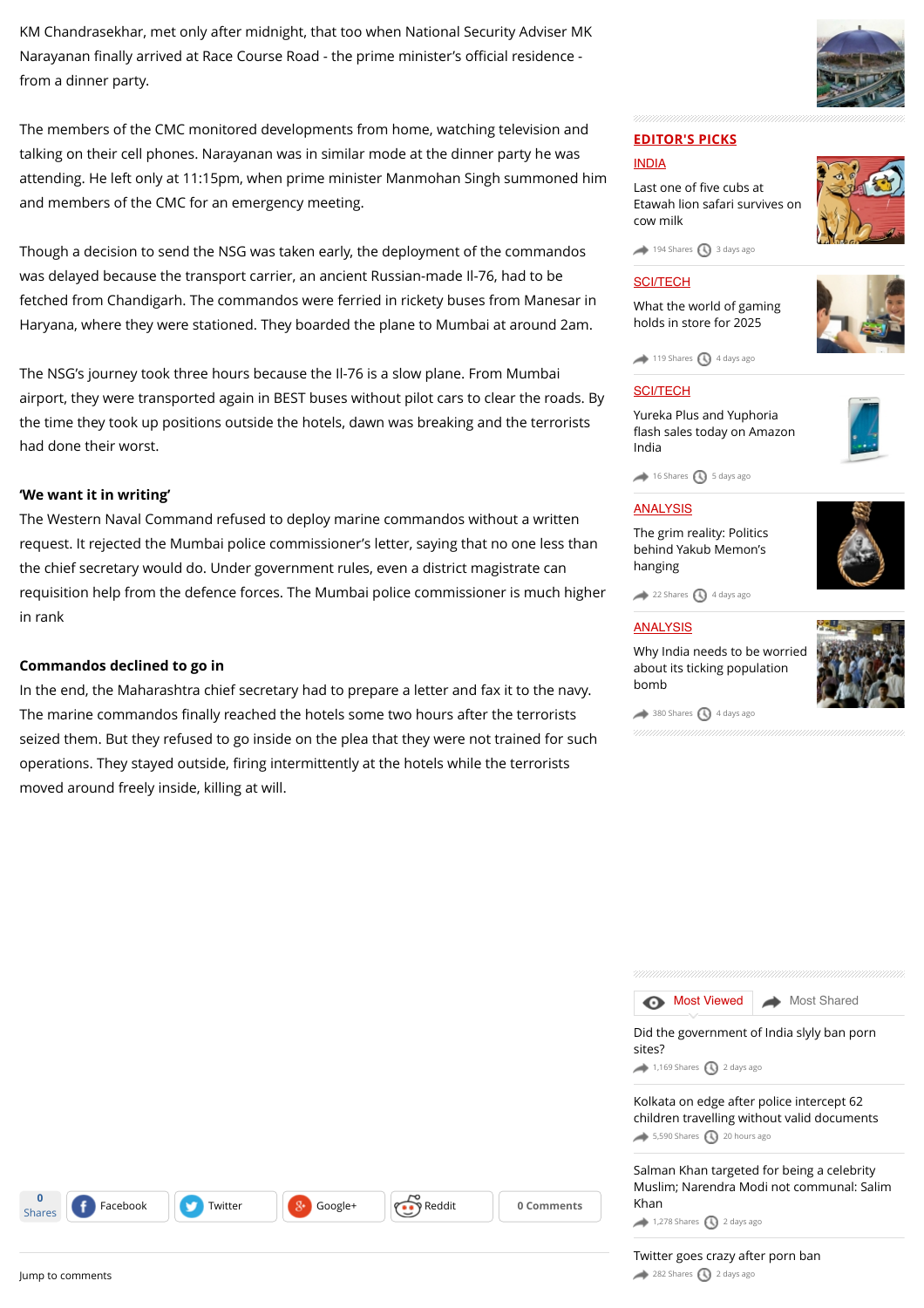### **ALSO READ**



**[Govt shouted, threatened and](http://www.dnaindia.com/india/report-govt-shouted-threatened-and-ran-off-says-rahul-gandhi-on-centre-s-u-turn-on-land-bill-2111026) ran off: Rahul Gandhi on Centre's U-turn on land bill**



**[West Bengal: Mamata declares](http://www.dnaindia.com/india/report-west-bengal-mamata-declares-12-districts-flood-hit-as-death-toll-mounts-to-83-demands-central-funds-2111029) 12 districts flood-hit as death toll mounts to 83, demands Central funds**



**[Mamata Banerjee declares 12](http://www.dnaindia.com/india/report-mamata-banerjee-declares-12-districts-flood-hit-demands-central-funds-2111035) districts flood-hit, demands central funds**



**More than 50% women and [children in rural areas anaemic](http://www.dnaindia.com/india/report-more-than-50-women-and-children-in-rural-areas-anaemic-2111031)**



**Not against poor or less [beautiful women, says AAP's](http://www.dnaindia.com/india/report-not-against-poor-or-less-beautiful-women-says-aap-s-preeti-menon-in-defence-of-somnath-bharti-s-comments-2111024) Preeti Menon in defence of Somnath Bharti's comments**



**[Parliamentary logjam holding](http://www.dnaindia.com/india/report-parliamentary-logjam-holding-up-gst-other-key-bills-cii-2110998)**





**[Watch: Orangutan kisses](http://www.dnaindia.com/world/video-watch-orangutan-kisses-pregnant-woman-s-belly-2109068) pregnant woman's belly**

# **[MORE STORIES](http://www.dnaindia.com/india)**





**[11 lion cubs born in Gir Forest](http://www.dnaindia.com/india/video-11-lion-cubs-born-in-gir-forest-2105493) Canadian groom surprises his [Indian bride by singing 'Tum Hi](http://www.dnaindia.com/world/video-canadian-groom-surprises-his-indian-bride-by-singing-tum-hi-ho-2104831) Ho'**

[Why a porn ban in India is futile](http://www.dnaindia.com/india/comment-why-a-porn-ban-in-india-is-futile-2110582)  $264$  Shares  $\bigcirc$  [1 day ago](http://www.dnaindia.com/india/report-navy-wanted-written-request-to-send-commandos-1211268#)

# **TOP STORIES FROM CITIES**

[Maharashtra govt raises medical o](http://www.dnaindia.com/mumbai/report-maharashtra-govt-raises-medical-officers-retirement-age-from-58-to-60-2110999)fficers' retirement age from 58 to 60

[25 lakh children with special needs enrolled in](http://www.dnaindia.com/delhi/report-25-lakh-children-with-special-needs-enrolled-in-schools-govt-2110985) schools: Govt

[Delhi woman stabbed to death: Family yet to](http://www.dnaindia.com/delhi/report-delhi-woman-stabbed-to-death-family-yet-to-receive-compensation-promised-by-kejriwal-2110904) receive compensation promised by Kejriwal

[Maharashtra: Three-storey building collapses in](http://www.dnaindia.com/mumbai/report-maharashtra-three-storey-building-collapses-in-thane-11-dead-several-feared-trapped-2110890) Thane; 11 dead, several feared trapped

[Thanekar covers 11 countries on cycle](http://www.dnaindia.com/mumbai/report-thanekar-covers-11-countries-on-cycle-2110888)

### **ACROSS DNA NEWS**

[Gurdaspur attack: India approaches US for help](http://www.dnaindia.com/india/report-gurdaspur-attack-india-approaches-us-for-help-to-identify-seized-night-vision-goggles-2111093) to identify seized night vision goggles

[Since 2010, India has exported Rs 2600 crore](http://www.dnaindia.com/india/report-since-2010-india-has-exported-rs-2600-crore-defence-items-manohar-parrikar-2111094) defence items: Manohar Parrikar

[Mullah Omar's son killed in Pakistan: Top](http://www.dnaindia.com/world/report-mullah-omar-s-son-killed-in-pakistan-top-afghan-lawmaker-2111096) Afghan lawmaker

[Use of polythene bags unchecked despite ban](http://www.dnaindia.com/india/report-use-of-polythene-bags-unchecked-despite-ban-2111081)

NGT fi[nes golf course promoter Rs 5 lakh for](http://www.dnaindia.com/india/report-ngt-fines-golf-course-promoter-rs-5-lakh-for-illegal-tree-felling-2111076) illegal tree felling

### **SPORTS NEWS**

[BCCI needs to be accountable and transparent:](http://www.dnaindia.com/sport/report-bcci-needs-to-be-accountable-and-transparent-sports-minister-sarbananda-sonowal-2111038) Sports Minister Sarbananda Sonowal

[Rafael Benitez insists Gareth Bale, Karim](http://www.dnaindia.com/sport/report-rafael-benitez-insists-gareth-bale-karim-benzema-will-stay-at-real-madrid-2110989) Benzema will stay at Real Madrid

[Ashes 2015: Peter Nevill dismisses talk of](http://www.dnaindia.com/sport/report-ashes-2015-peter-nevill-dismisses-talk-of-aussie-dressing-room-disharmony-2110984) Aussie dressing-room disharmony

[Rio Ferdinand advises Everton's John Stones to](http://www.dnaindia.com/sport/report-rio-ferdinand-advises-everton-s-john-stones-to-choose-manchester-united-over-chelsea-2110968) choose Manchester United over Chelsea

### **TRENDING TOPICS**

| Madan Mitra                   | Rajya Sabha |                     | Smriti Irani |  |  |
|-------------------------------|-------------|---------------------|--------------|--|--|
| Kalvakuntla Chandrashekar Rao |             |                     |              |  |  |
| Parkash Singh Badal           |             | Government of India |              |  |  |
|                               |             |                     |              |  |  |

[Rashtriya Swayamsevak Sangh](http://www.dnaindia.com/topic/rashtriya-swayamsevak-sangh)

**up GST, other key bills: CII**